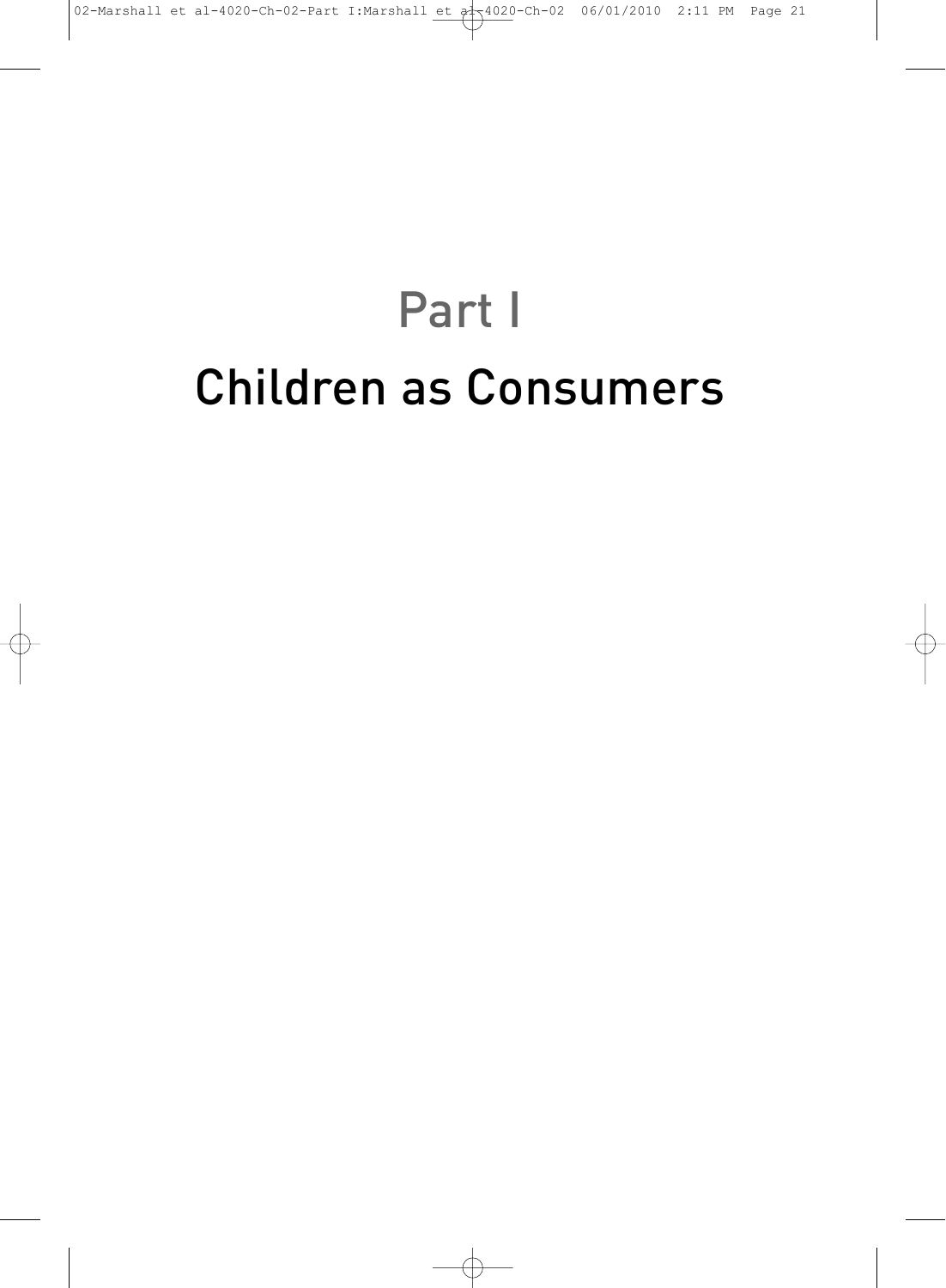02-Marshall et al-4020-Ch-02-Part I:Marshall et al-4020-Ch-02 06/01/2010 2:11 PM Page 22

 $\overline{\bigoplus}$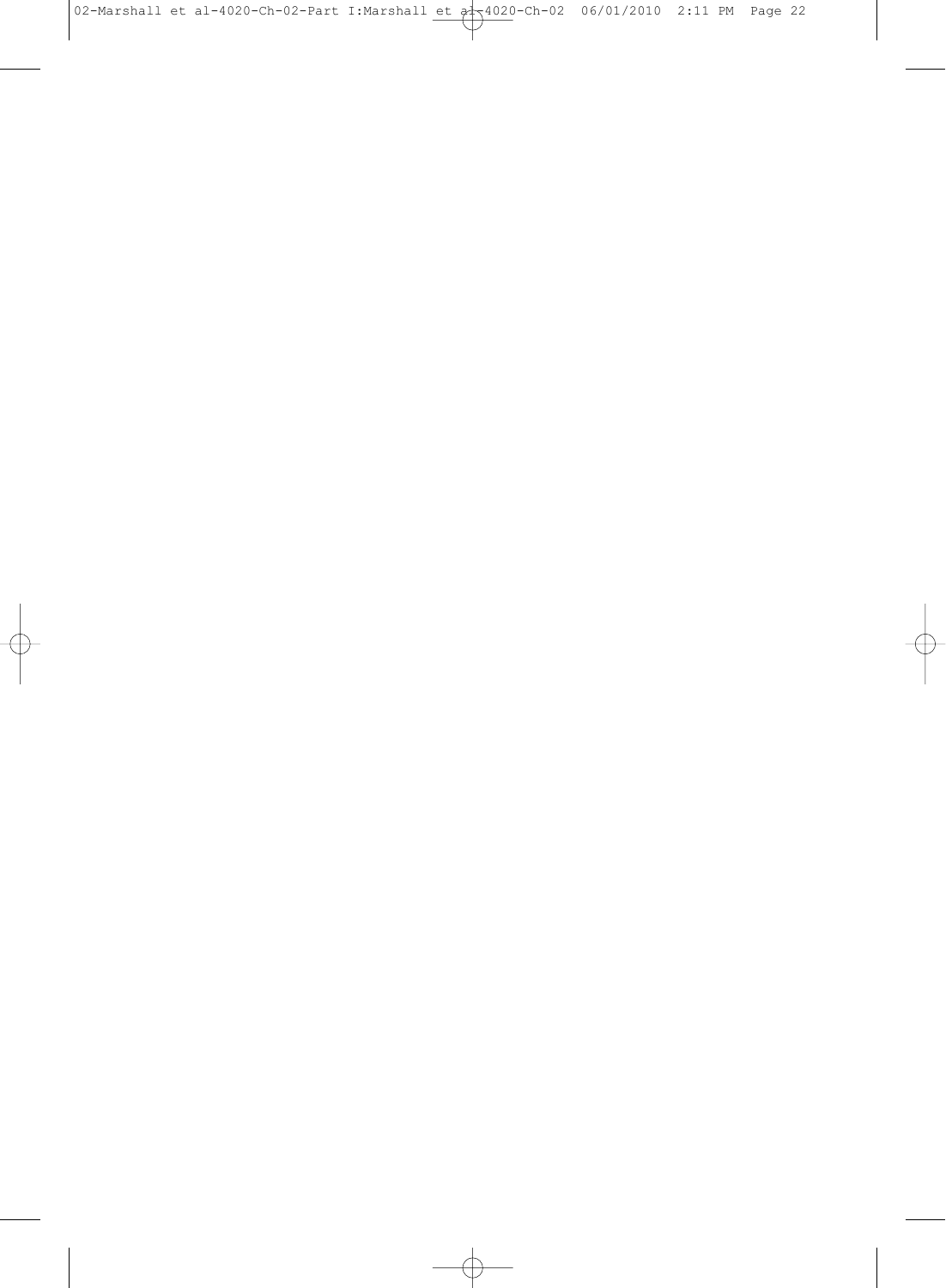**Valérie-Inés de la Ville and Valérie Tartas**

#### Chapter Aims

- To introduce three alternative perspectives used by marketing researchers and practitioners to explain how children develop as consumers.
- To discuss the cornerstone elements of these three models and the contrasting explanations they propose about the learning processes through which children develop as consumers.
- To delineate new research avenues in order to account for the creative capacities of children when they participate in joint consumption activities.

# **Introduction**

Scientific articles aimed at linking the realms of childhood and economy appeared in the early 1950s and dealt mainly with the role children play when they take part in family consumption practices (Strauss, 1952). The concept of consumer socialization is a relatively recent research area having been defined for the first time in 1974 by S. Ward: 'The processes by which young people acquire skills, knowledge, and attitudes relevant to their functioning as consumers in the marketplace' (Ward, 1974: 2). This broad definition implies an interdisciplinary approach, requiring social and cultural backgrounds, language skills, psychological development, emotional and symbolic dimensions, and so on (Robertson and Feldman, 1976). Thus, this chapter aims to clarify the contributions of three established alternative perspectives to understanding the development of children's abilities as consumers.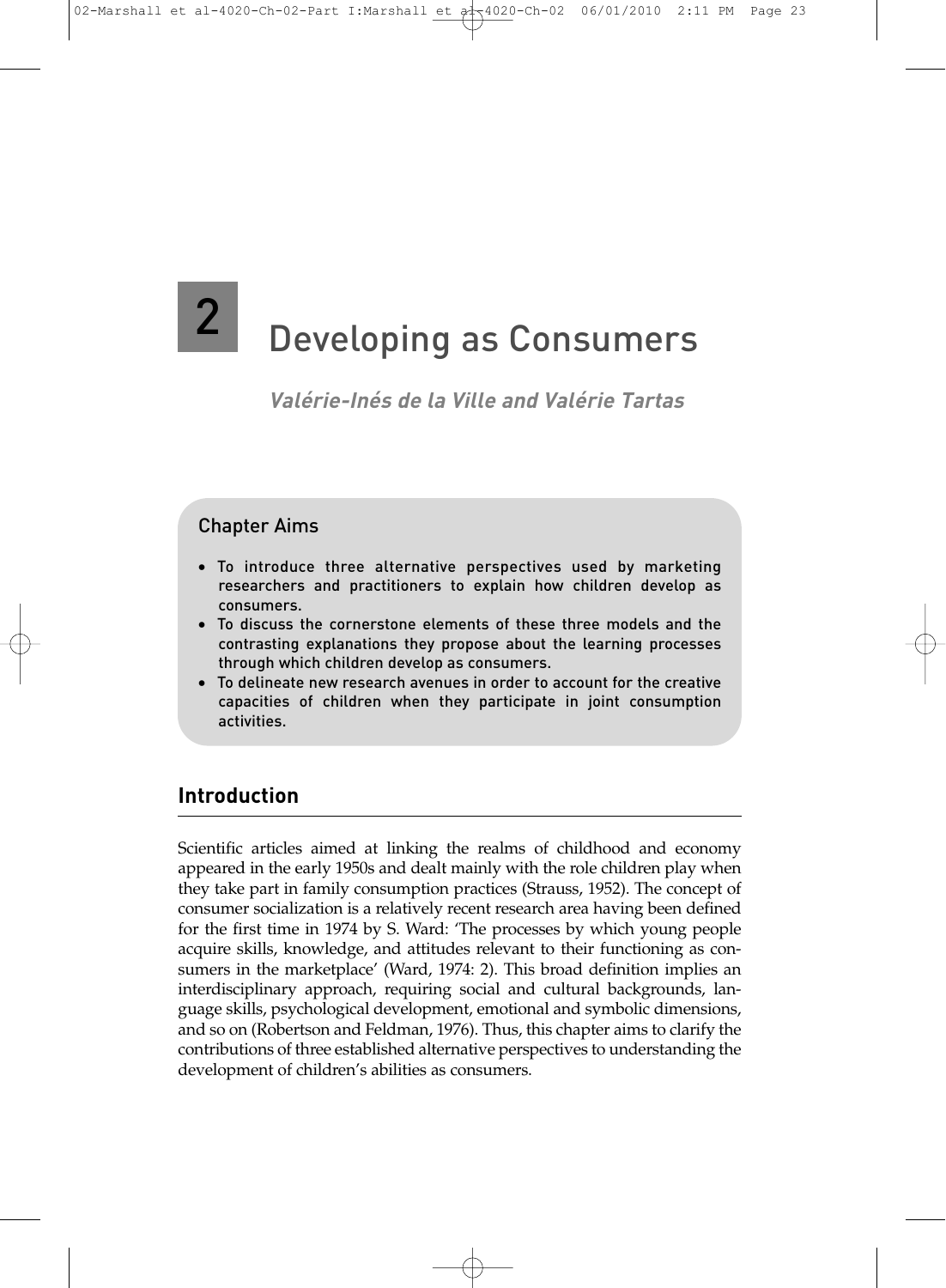- The first is a classic developmental-stage based perspective which focuses on the progressive acquisition of economic knowledge by children and aims at describing the transformation of children's consumption abilities.
- The second combines different process-centred models which focus on the role of social environment and aim at explaining how children are influenced by socialization agents in their acquisition of economic abilities.
- The third suggests that children are immersed in the realm of mass consumption culture and views children's consumption as a socio-historical activity that needs to be grasped in its entire complexity.

Furthermore, since consumer activities are situated within a broader context of social relationships, they serve as a means by which children learn about contemporary society and prevailing social rules (Oestergaard and Jantzen, 2000).

# **First perspective: cognitive development and the acquisition of economic knowledge**

One branch of research draws on seminal work by the Swiss psychologist Jean Piaget (1937), applying it to the analysis of the development of economic thinking by children. This research perspective asks 'what' does the child know? It focuses on understanding what kind of economic knowledge children are able to use when they are confronted with practical problems linked to consumption activities. Using Piagetian terms, development can be defined as the process of adapting to the outside world. During this progression, individuals construct increasingly elaborate cognitive mechanisms to improve their control over their surrounding world. This developmental process unfolds in a natural way: children gradually build up skills by acting on their environment (the assimilation process), which will in turn impose its own structures on them (the accommodation process). Thus, three stages are proposed to describe and explain the cognitive development: the *sensori-motor stage*, where infants construct their knowledge through their actions on the surrounding world, which are at first quite limited; the preparation and entry into the *concrete logical operation stage* where children are able to decentrate and consider others' points of view; and the third one called the *formal thinking stage* where adolescents become able to reason on hypotheses and not only about concrete reality. The increasingly complex logical designs that characterize adult thought are regarded as the ultimate result of child developmental processes (see Young and Roland-Lévy, in this volume).

The American researcher Deborah Roedder-John (1999) has documented twenty five years of accumulated international research on children in relation to their role as consumers. She has incorporated the findings into a general conceptual framework that conceives of consumer socialization as progressing through a series of three sequential stages capturing major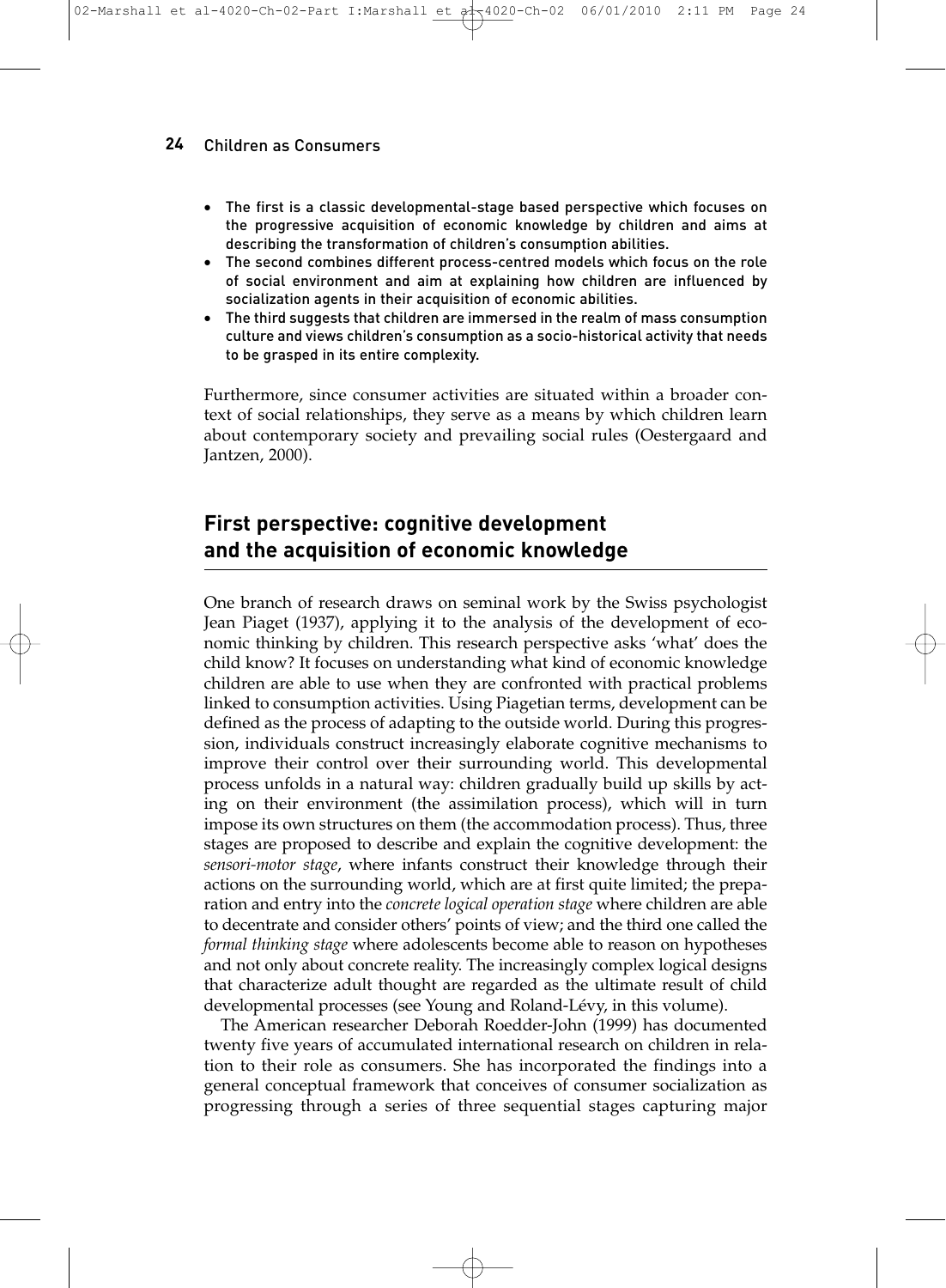cognitive shifts from preschool to adolescence: the *perceptual stage* (3 to 7 years), the *analytical stage* (7 to 11 years), and the *learned stage* (11 to 16 years) (see Table 2.1). These stages, essentially defined in terms of age groups, include various dimensions that characterize children's knowledge. Motivations as well as cognitive and social skills are aspects of these stages, which are also related to children's growing sophistication with regard to products, brands, advertising campaigns, shopping, pricing, decision-making strategies, and influential strategies.

Using Piaget's theory, Roedder-John's framework seeks to identify the main shifts in children's understanding of basic economic concepts. It depicts young children's skills as being limited and only based on perceptual skills, which are not enough to understand the implicit messages contained in advertising for example. Thus from 3 to 7 years old, children show an egocentric orientation, as they are not able to differentiate points of view. Therefore, they might not be able to distinguish the persuasive motivations of the advertiser from the information needed by the consumer. Moreover,

| Characteristics | Perceptual stage<br>3-7 years       | Analytical stage<br>$7-11$ years         | Reflective stage<br>$11-16$ years      |
|-----------------|-------------------------------------|------------------------------------------|----------------------------------------|
|                 |                                     | Knowledge structures                     |                                        |
| Orientation     | Concrete                            | Abstract                                 | Abstract                               |
| <b>Focus</b>    | Perceptual features                 | Functional/underlying<br>features        | Functional/<br>underlying features     |
| Complexity      | Unidimensional                      | Two or more dimensions                   | Multidimensional                       |
|                 | Simple                              | Contingent (if-then)                     | Contingent (if-then)                   |
| Perspective     | Egocentric<br>(own perspective)     | Dual perspectives<br>(own+others)        | Dual perspectives in<br>social context |
|                 |                                     | Decision-making and influence strategies |                                        |
| Orientation     | Expedient                           | Thoughtful                               | Strategic                              |
| <b>Focus</b>    | Perceptual features                 | Functional/underlying<br>features        | Functional/<br>underlying features     |
|                 | Salient features                    | Relevant features                        | Relevant features                      |
| Complexity      | Single attribute                    | Two or more attributes                   | Multiple attributes                    |
|                 | Limited repertoire<br>of strategies | Expanded repertoire<br>of strategies     | Complete repertoire<br>of strategies   |
| Adaptive        | Emerging                            | Moderate                                 | Fully developed                        |
| Perspective     | Egocentric                          | Dual perspectives                        | Dual perspectives<br>in social context |

**Table 2.1** Stages in children's development as consumers

*Source*: Roedder-John (2002: 32)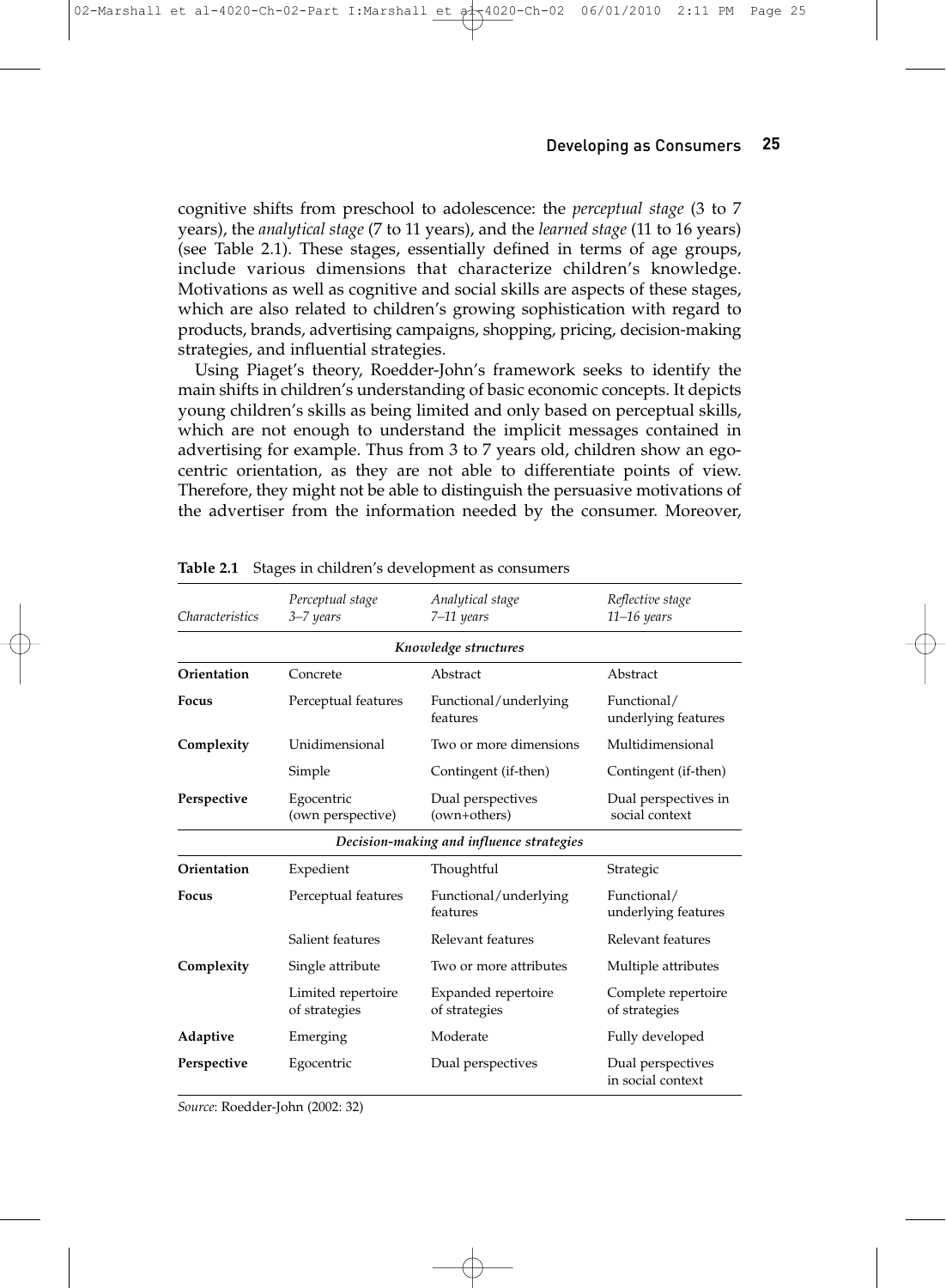children's ability to deal with information is limited and prevents them from making decisions based on a plurality of dimensions as adults do. This model provides descriptive information outlining how a child's intellect develops within the analytical stage – starting from fragmentary and imprecise ideas and proceeding towards a more logical understanding. In the analytical stage, children are becoming aware of the complexity of the market because their way of reasoning becomes more abstract and is no longer only driven by their own perceptions. The reflective stage allows pre-adolescents and adolescents to develop critical thinking about the marketplace and how it functions.

Drawing on this cognitive stage-based framework of child development, Roedder-John presents five areas of research, which she considers to be the effects of the process of consumer socialization. They imply an acquisition of various knowledge, skills and values, for instance advertising and persuasion knowledge, transaction knowledge, and decision-making skills and abilities, negotiation skills, values and motives of consumption.

As a managerial transposition of the cognitive developmental theory of Piaget, this framework of consumer socialization was mainly addressed to marketing managers with a two-fold aim: firstly, to describe the development of consumer socialization through three cognitive stages, and secondly, to offer a 'toolkit' to help marketing practitioners improve their targeting of children and adolescents. Roedder-John acknowledged that she focused on research from a managerial and marketing perspective, and that her concentration on consumer research published in marketing and communication journals led her to exclude other research areas dealing with child development. This might explain why her theoretical framework overlooked three important points:

- Cognitive development is driven by biological or internal factors To go beyond the mere physical objects that were the main focus in Piagetian studies, Roedder-John used Selman's (1980) theory, which integrates the social dimensions of child development and documents the changes in children's way of thinking about the social world. Although it takes into account children's capacity to consider another's point of view and to behave in accordance with a conventional system of social roles, this perspective provides a very limited understanding of child consumer socialization since it conceives of socialization itself as a fundamentally solitary cognitive construction. From a Piagetian perspective, the socialization process of the child is seen only from the point of view of the endogenous factors that lead the child to pass from self-centredness to other-centeredness. In such a perspective, only internal processes may explain the development of economic thinking and the transitions between the different stages.
- The use of age as a marker of cognitive skills By placing 'age' instead of the internal structure of thought – as the cornerstone of her framework, Roedder-John diverted Piagetian theory from its own foundations. She conceived of development as only a difference of degree in the understanding and use of economic knowledge, and not as a qualitative difference in the nature of reasoning involved in economic activities and market situations, whereas in Piagetian terms the idea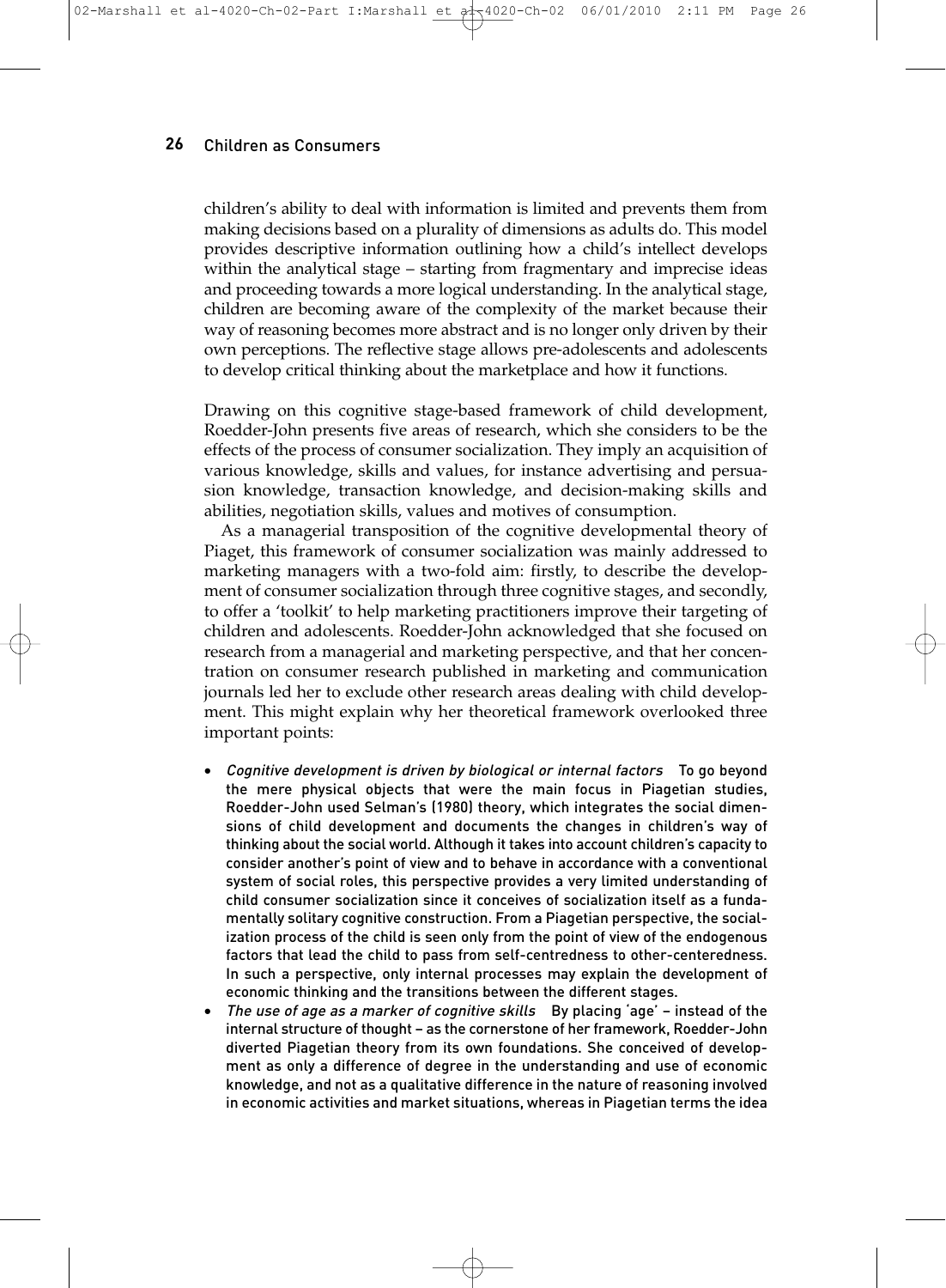of stages is much more complex and relates to the internal cognitive mechanisms of assimilation, accommodation and equilibration. Jean Piaget himself stressed that what should be retained from his model was the succession of stages and not the age ranges because these could vary greatly according to cultural and social contexts (Bringuier, 1977: 57). However, some researchers do criticize stageoriented theories of child development as, in the context of a globalizing marketplace fostering the internationalization of mass media and consumer culture, the everyday life of contemporary children is extremely different from that of former times (Gunter and Furnham, 1998).

The exclusive focus on logical reasoning By considering children as 'economic problem solvers' trying to succeed in an adult economic world (Duveen, 1994), managerial approaches promote a specific kind of knowledge and reasoning (logical) while overlooking a major mode of human thought, the narrative one. Most of the studies in economy psychology and economics were conducted to find out if children would behave as logical and rational actors in economic decision making. However children's economic activities appear not to be based on a purely rational basis. As Bruner (1986) pointed out, two major modes of thinking characterize human cognition: the 'syntagmatic' or 'narrative' mode and the 'paradigmatic' or 'logical' mode. Narrative mode of thought (see Vignette 1 ) does not compensate for under-developed logical abilities, as these are two different modes of thinking. In the first, events are connected to one another through a narrative frame allowing the creation of stories, whereas in a paradigmatic mode reasoning faculties pursue logical truth. If the child develops his or her narrative capacity very early on in everyday activities, the paradigmatic thought (or logicoscientific) only emerges after systematic education, for which the institutional dimension, such as the schooling system, has received little consideration within the Piagetian theory.

#### **Vignette 1: the narrative mode of perceiving and thinking**

Cultural psychology, as proposed by Bruner, deals with how individuals make sense of the world and how they engage with established systems of shared meaning, with the beliefs, values, and symbols of the culture at large. It concentrates on how individuals construct 'realities' based on common cultural narratives and symbols, and how reality is 'intersubjective' through social interaction rather than 'external' or 'objective'. The 'narrative, constructivist or interpretive' mode of perceiving and knowing about the world is more suited to our perception of people and experience, while the 'paradigmatic or logicoscientific' mode is appropriate to the natural and physical sciences. Narrative cognition is concerned with the meaning of experience.

'From infancy, most of children are immersed in the texts of popular culture. The texts and artefacts of popular culture frame children's understanding of the world and of them … visual representation such cinematic texts, stylised illustrations, cartoons, videos or photographs are part of the landscape of meaning that social subject encounter in everyday life'. (Luke, 1994: 289)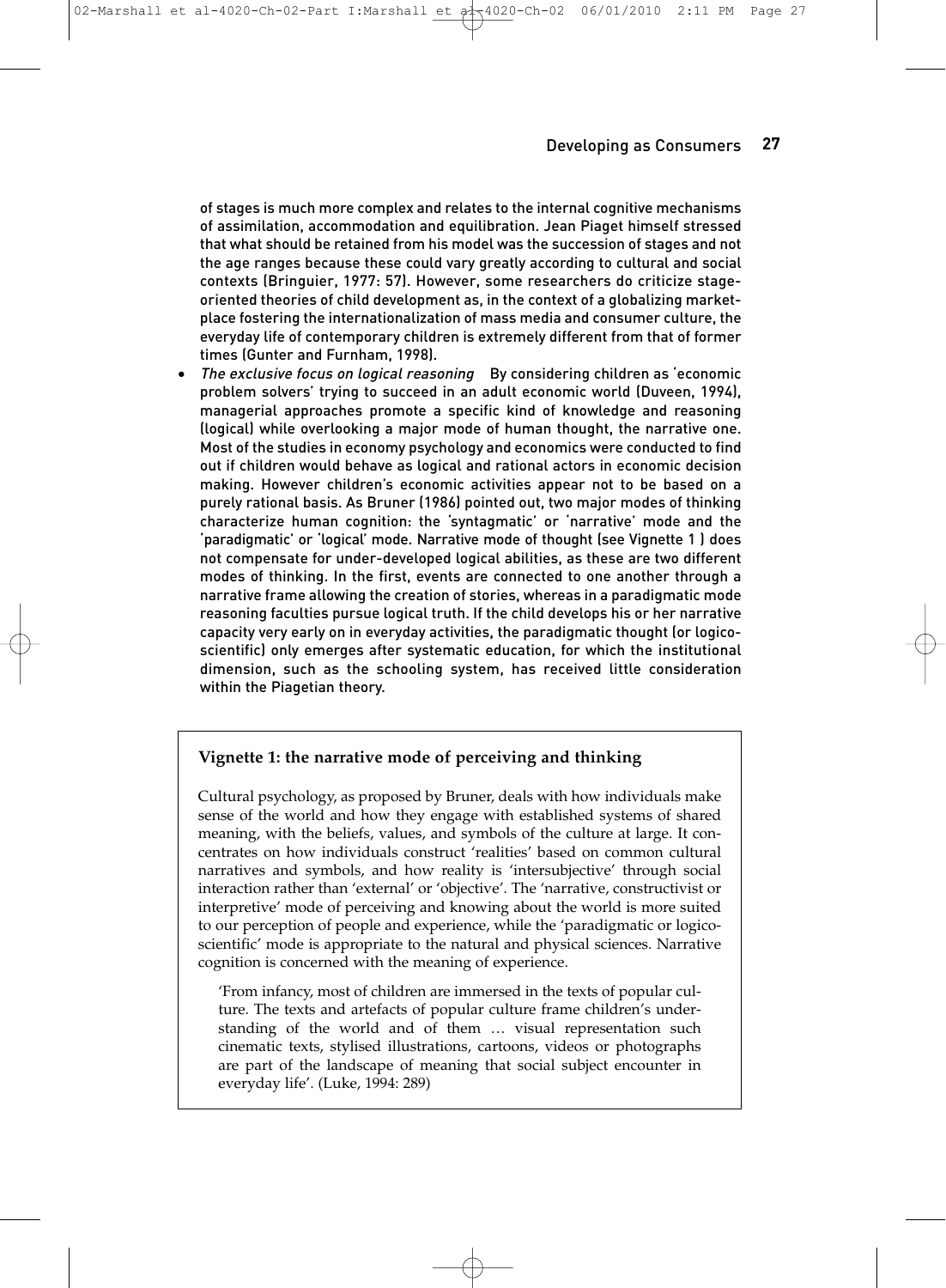In short, we can conclude that the theory of cognitive development has played a dominant role in management academic circles as well as in marketing practice (Siegel and al., 2002). Nevertheless, critics have pointed out that socialization should be defined as a function of environmental influences rather than as a purely individual cognitive process, which constitutes a transition to the second perspective.

# **Second perspective: acquiring social skills and knowledge through interaction with socialization agents**

A second course of study endeavours to overcome certain limitations of the cognitive-driven approaches by incorporating the social aspects of economic development, using various social variables, and applying the social education model elaborated by Bandura (1977). This process-oriented approach to consumer socialization has gained ground in understanding 'how' the child acquires his or her economic knowledge.

Moschis and his colleagues (Moschis and Churchill, 1978; Moschis and Moore, 1979) developed an alternative theory of child consumer socialization, which offered a more accurate definition of consumer socialization that refers to three theoretical elements: the structural antecedents, the socialization process in itself, and the behavioural outcomes. This initial definition has been enriched by successive complementary contributions that interweave three theoretical frameworks which all focus on the processes at stake in the development of economic understanding and consumer behaviours (see Figure 2.1).

The first can be found in the Piagetian theory as revisited by Berti and Bombi (1988), which suggested that children are active role-takers in the economic domain. Drawing on these studies, the authors defined economic socialization as an on-going process by which the child assimilates knowledge and reasoning about the economic world and consumption practices. The emphasis was put on children's methods of interpreting the marketplace as well as on the specificity of the cognitive operations needed to understand economic notions.

The second draws on the social role model theory (Eagly, 1987), which suggests that a child is supposed to learn how to play different roles in society such as pupil, sibling, grandson, as well as consumer. The economic education is achieved in practice owing to four main sources of information: parents and family habits, peers, advertising, and the products themselves. The inclusion of social roles emphasized the importance of the social environment on children's cognitive elaborations. It considered the influences of parents and peers as well as the effect of gender as the main factors that help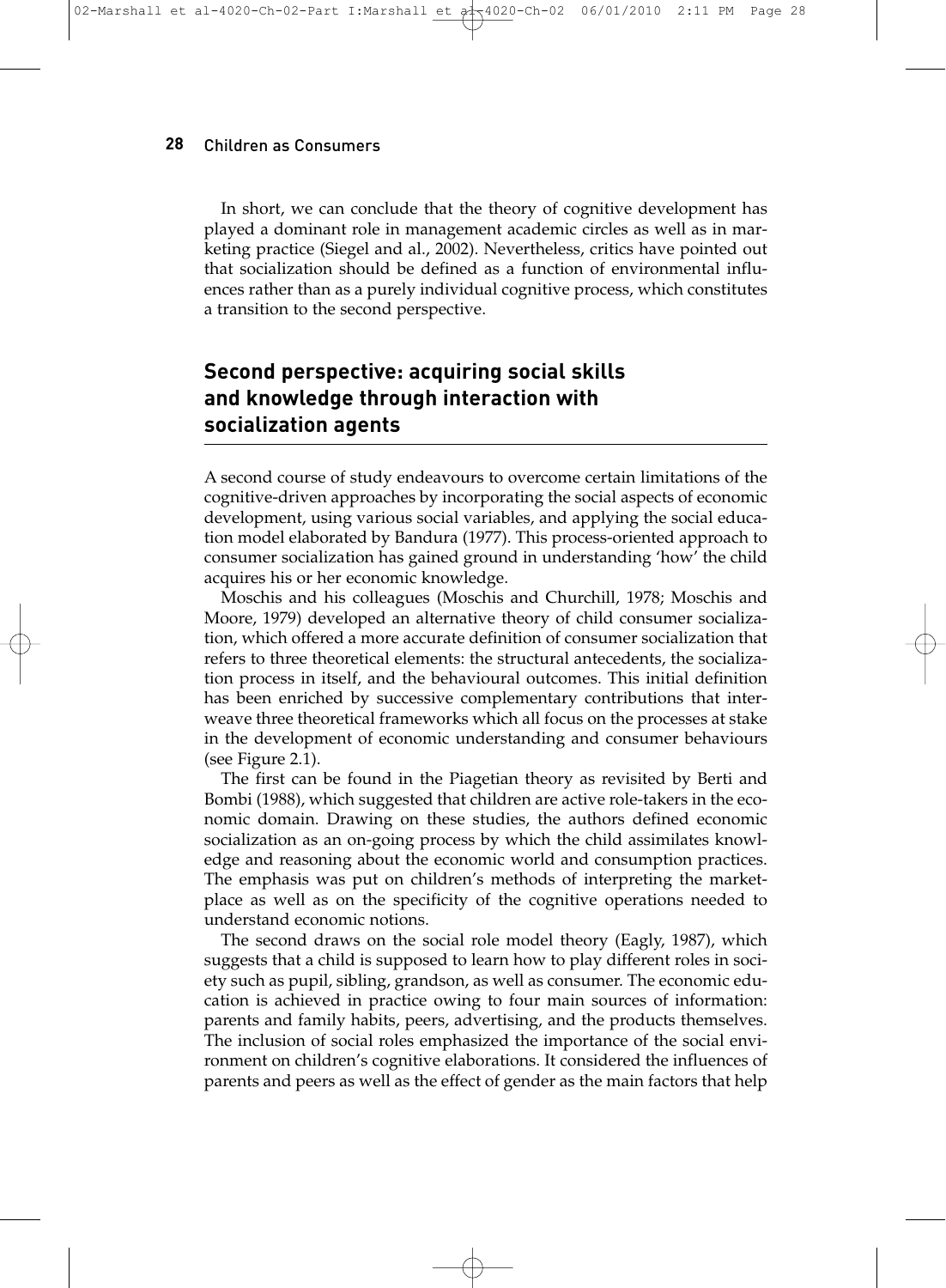



**Figure 2.1** Consumer socialization process

*Source:* Adapted from Moschis and Churchill (1978) and complemented by several authors

children become active economic agents – able to choose a product, learn how to buy it, and understand how the marketplace is governed.

The third uses Bandura's (1977) theory of social learning which suggests that two central processes – observation and imitation (mimicry of other consumers e.g. parents, peers, brothers and sisters, etc.) – can explain both real consumer behaviour (such as comparing prices and products) and more complex and abstract notions (such as purchasing power and taxes). The role of social environment is explained through two main independent variables: the nature of the social environment in which the child is involved, and the type of reinforcement or feedback provided by the environment.

The combination of these three theoretical contributions that were considered interrelated led, for instance, to Lassare and Roland-Lévy (1989) linking four variables that derived from general socialization theories: 1) the socialization agents (peers, family, school, mass media); 2) the learning process (in particular imitation or vicarious learning); 3) the social structure variables (age, sex, social class); and 4) the learning content. Their work allowed a broader understanding of consumer socialization processes and represented a clear invitation to explore how the socialization process actually works in everyday and casual social activities as well as in more formal social contexts.

The main contributions of the theoretical frameworks elaborated within this perspective include linking cognition to social interactions and avoiding the limitations of a strictly individualistic cognitive development approach. Authors such as Berti and Bombi (1988), Lassare and Roland-Lévy (1989) or Lachance and Legault (2007) focused on the way children or young people are integrated into society through the appropriation of the roles played by various models. Thus, this body of research shows that the main socialization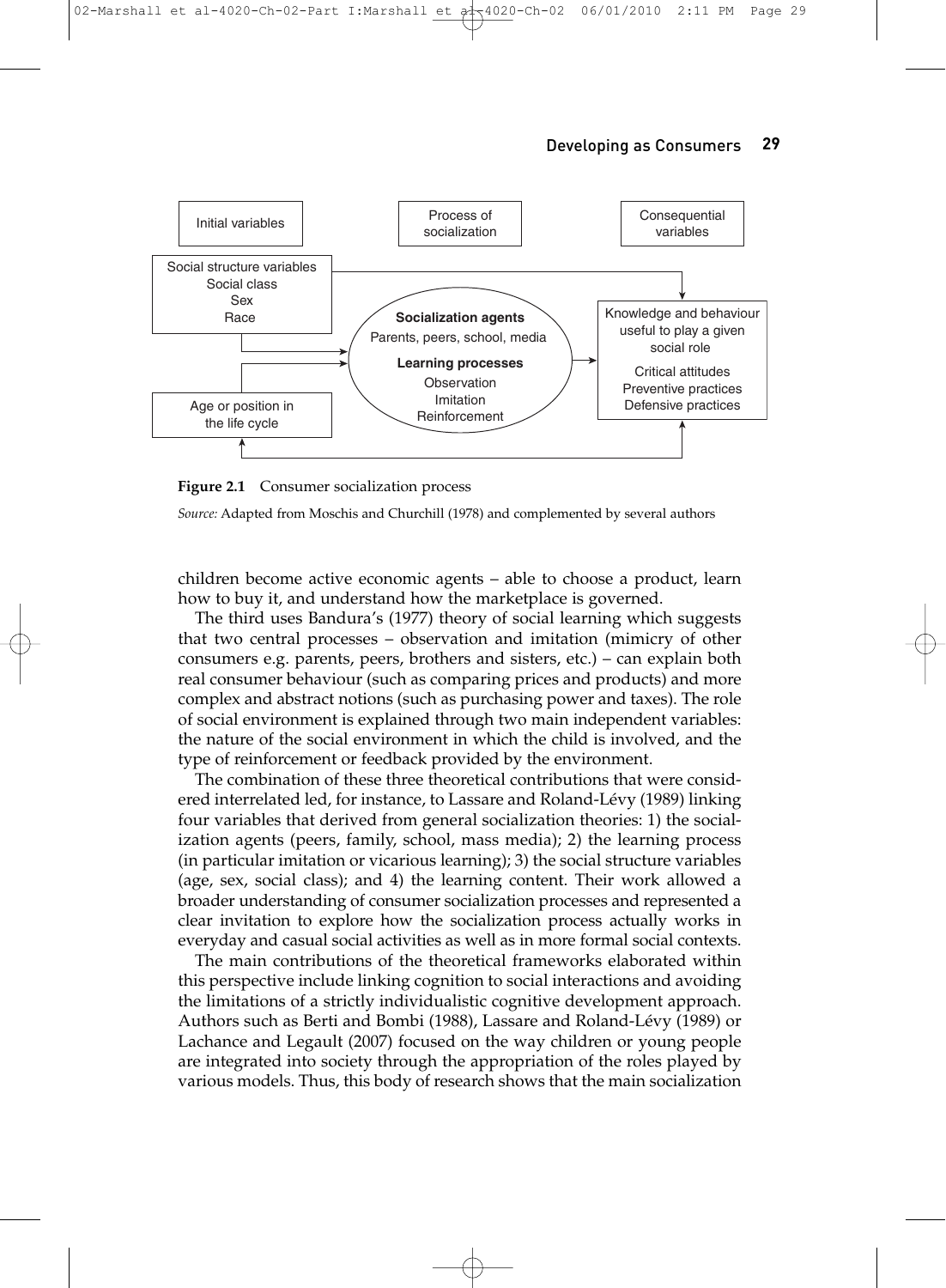agents involved in children's consumer socialization are threefold: traditional (family circles, peers and school), professional (marketing managers, communication agencies), and finally virtual (web communities, social networking websites).

These process-oriented frameworks about child consumer socialization perceive social environment through two key variables: the child's social environment and the feedback and reinforcement provoked by this environment. Thus, this process approach tries to consider the individual and the cognitive operations involved in economic situations as well as the social contexts in which each child develops. However, in spite of their ambitious attempt, these frameworks leave three important issues unanswered.

- <sup>A</sup> limited scope of exploration that ignores young children This theoretical perspective allowed a recombination of several research results obtained through different methodologies: surveys through semi-structured interviews, face-to-face interviews in focus groups, observations and questionnaires. Nevertheless, the first shortcoming comes from the empirical studies that are mainly focused on pre-adolescents, adolescents, young adults and adults (Lachance and Legault, 2007), neglecting young children such as preschool and early school children. As a result, this process perspective only covers a limited explanatory scope since it favours pre-adolescents and adolescents.
- Vicarious learning cannot account for children's creative capacities The 'modelling exposure' perspective argues that being confronted by parental economic behaviour is sufficient to trigger the development of a child's economic skills. But then a crucial question remains unanswered: how can we explain the emergence of new behaviours in children, adolescents, or adults (see Vignette 2 )? It is then necessary to go beyond this second process-oriented approach to explain creative behaviours, i.e. behaviours that were not previously available in the social environment and that could not have been modelled or imitated? Focusing exclusively on observation and imitation impedes the development of an explanation for creative behaviours originating independently from those already developed within family circles or peer groups. In psychology, the modelling approach has been criticized: imitation of adults or more experienced children is neither a necessary nor a sufficient condition to explain children's cognitive progressions (Doise and Mugny, 1981).

#### **Vignette 2: some examples of creative behaviours**

Children are immersed in new digital tools and networks which were not available to their parents. This leads them to invent collective forms of appropriation, peer-to-peer creativity and differing modes of self-expression:

• Instant text-messaging such as MSN and chatrooms or SMS on mobile phones that nurture the development and institutionalization of a new abbreviated language and its subsequent language games.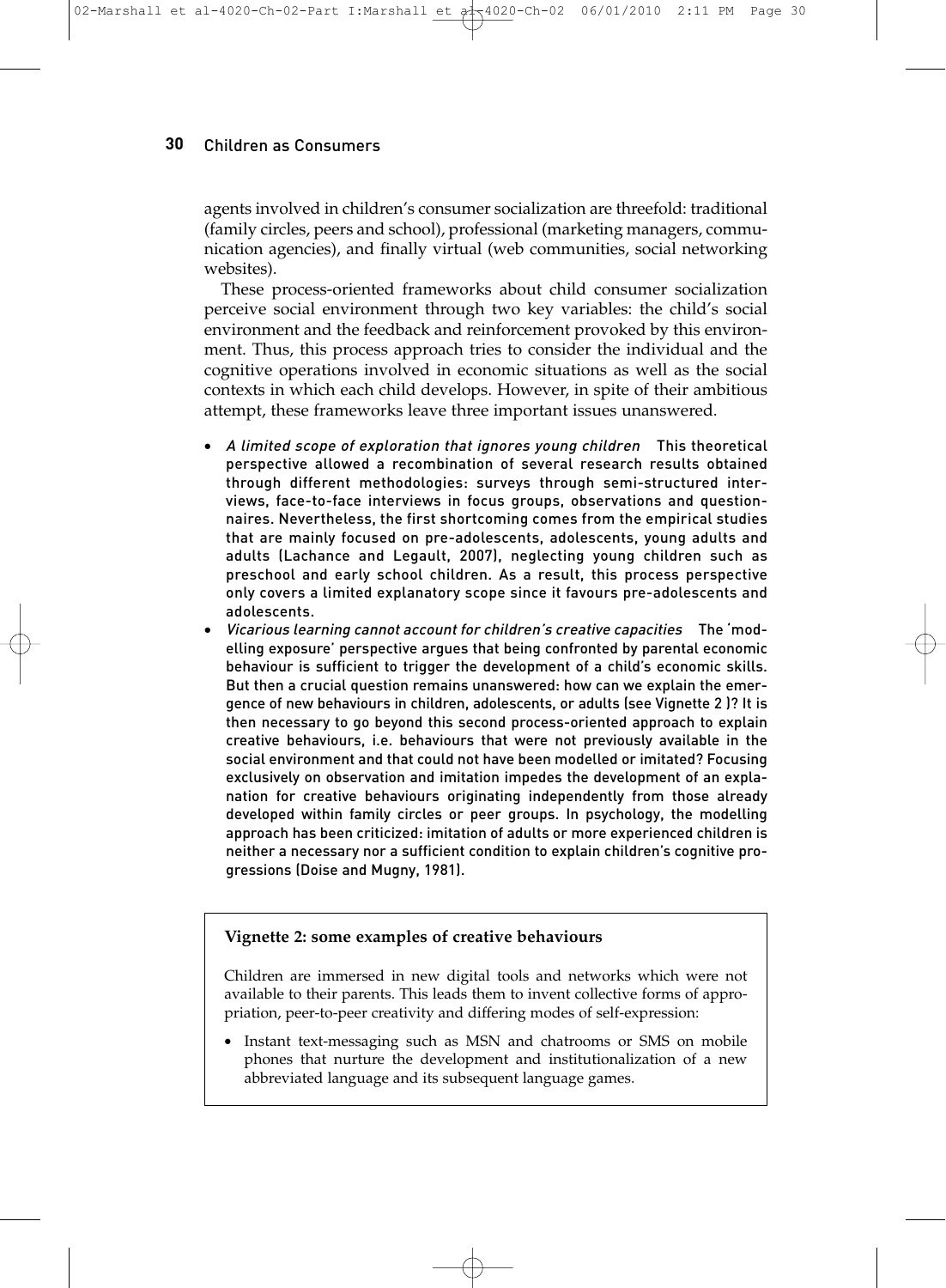### 02-Marshall et al-4020-Ch-02-Part I:Marshall et at 4020-Ch-02 06/01/2010 2:11 PM Page 31

#### Developing as Consumers **31**

- Deviant uses of MMS image-messaging on mobiles phones such as 'Happy Slapping' videos.\*
- Peer to peer exchanges that foster the emergence of new business models in cultural industries.
- Creation of personal websites and blogs.
- Continuously staging one's activities and friendships online through social networking sites such as Facebook.

\*Children send videos via mobile phones showing a child being beaten or slapped by others

• Interaction does not constitute the key unit of analysis Even though social interactions are not the central focus of their empirical analysis, the process models highlight the role of interaction with others – individuals enacting their institutional roles – as a central explanatory factor. In fact, the individual and social issues are seen as two separate entities, which certainly need to be re-entangled. However, in the end the individual remains the cornerstone of the analysis and the theoretical elaboration. Social influence approaches maintain a focus on the individual as the basic unit of analysis and examine the influence of 'outside' social forces. In the social influence perspective, since individual competence is traditionally seen as separate from environmental circumstances, individuals are considered to possess knowledge prior to being involved in a social interaction, and then to have a social experience allowing a consideration of other possible courses of action, finally absorbing them so they become a part of their personal repertoire.

Yet as Cram and Ng (1999) note, 'both psychological and marketing approaches (social learning theory) have inherent faults in terms of their ability to provide a full picture of children's consumer socialization. These faults include a lack of understanding of children as active agents within a cultural context which, in turn, has resulted in a dearth of cross-cultural research and the widespread acceptance of the white, middle-class nuclear family as the "normal" context within which children are socialised'. Out of this critique these authors go on to develop their own approach, called 'scaffolding', which is based on Bruner and Haste's (1987: 1) definition of socialization as a process through which children acquire a 'framework for interpreting experience and learning how to negotiate meaning in a manner congruent with the requirements of culture'. Their 'scaffolding' approach ties three consumption-related concepts – 'ownership', 'money' (as a medium of exchange), and 'price' – which provide children with a framework for integrating an increasing variety of consumption experiences. Cram and Ng discuss how these concepts validate and support children's consumer socialization, leading to a wider perspective of consumer socialization. In this sense, they opened up avenues for socio-cultural approaches to children's consumption which lead us to the third perspective.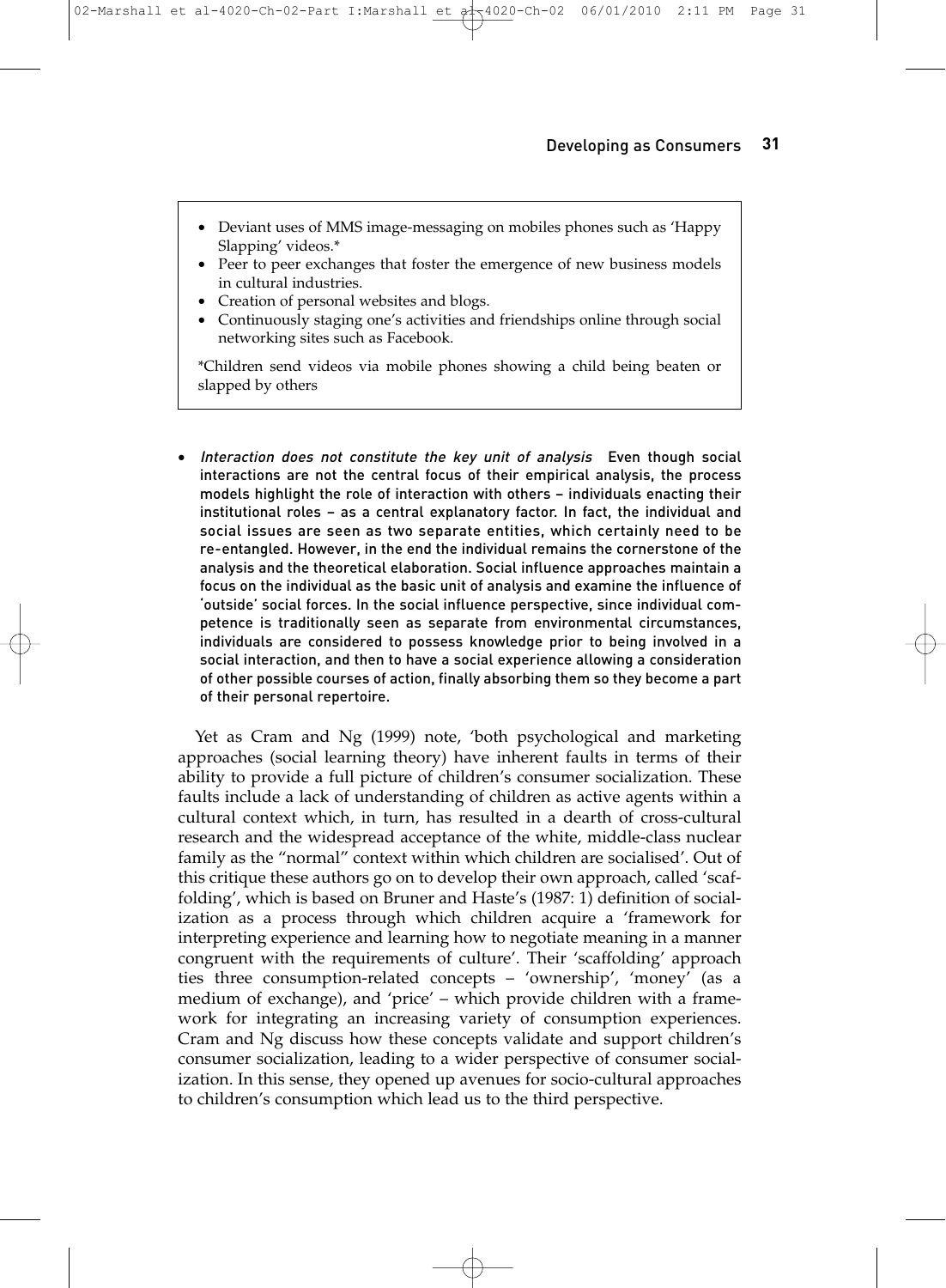# **Third perspective: transforming children's participation in joint consumption activities**

This more recent approach draws on cultural psychological theory, considering that children are immersed in the realm of mass consumption culture. In contrast with the two previous ones, this perspective goes beyond considering children as mere individuals and contends that development results from the progressive involvement of children in several *social activities* available in their environment. From a theoretical standpoint, the emphasis is on examining how children actually participate in socio-cultural activities and especially how they take part in consumption activities. To understand how children learn and develop through a participation in socio-cultural activities, it is necessary to accept that cultural significance is more than the mere addition of changes in individual thinking that result from social interaction and discussions with other participants (Rogoff, 1998: 686). A key contribution of this perspective is to underline that institutional backgrounds (family, school, religion, etc.) and their derived power structures shape both language and cultural meanings in a given society.

Within this framework, the child is clearly integrated into a social body with which he or she interacts and from which he or she receives help and reassurance when daring to participate in everyday social life. Consequently, the relevant unit of analysis is certainly not the isolated child confronted with a problem, but rather the joint activity developed within an interaction: between a child and an adult, a child and a more experienced child, or within a small group. By confronting a practical problem such as a purchase decision, or defining a socially acceptable use of an object with a more experienced partner, a child can discover the cultural significance of objects. In this perspective, the transformation of children's consumer roles is the lens through which developmental transitions are understood.

The developmental approach proposed by the Russian psychologist Vygotsky is the cornerstone of this third perspective as it considers development in relation to the cultural environment in which the child develops. Culture in itself is not seen as a merely external variable but as a constitutive element of child development. To go further, Vygotsky (1934/1985) used the concept of 'psychological' or 'semiotic' tools to account for the relationship between the individual and the external world (Wertsch, 1985). Child consumer activities constitute a social activity mediated by various cultural tools such as the language, the social standards called upon, the rhetoric evoked, and the purchased objects or products themselves. Through everyday activities, the child gradually assimilates a conventional language particular to consumption – such as concepts of brand, price, quality, comparisons of products – and a set of social standards relating to consumption in a given cultural context – such as mastered references, a search for identity, membership within a group, and feeling of belonging to a social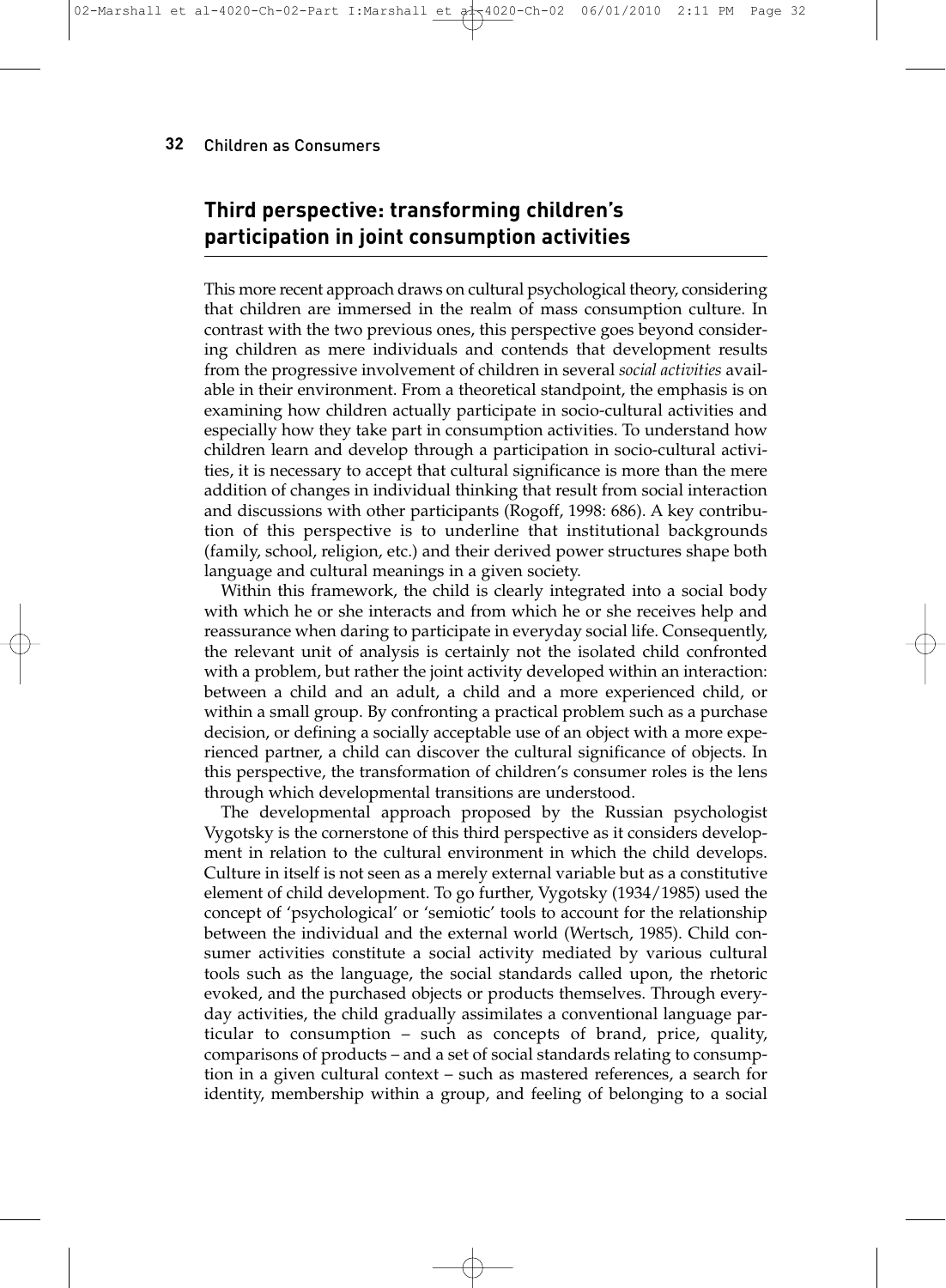

**Figure 2.2** Consumption activities as mediating and mediated cultural experiences *Source*: de la Ville, 2005

class (Gronow and Warde, 2001). Thus, studying the psychological tools or the systems of signs used by children during their development as economic actors enables a precise analysis of how they understand and practise consumption. To obtain what they want, children must tell an appropriate story and know how to present their actions and objectives in order to make them legitimate within specific social groups – family circles or peer groups. As the narrative capacities of the child increase in the process of economic socialization, researchers can analyse the evolution of children's accounts of their consumption practices. By 3 to 4 years of age, children can be regarded as 'experts' in the use of various narrative forms, knowing how to handle different rhetorical registers in order to evoke empathy in their close relations, which explains how children can influence family purchases.

This leads us to suggest that children develop as economic actors within a complex cultural system that combines several inter-dependent dimensions (see Figure 2.2). In the *joint consumption activity*, three elements are interwoven:

- The child is never alone but is always guided by others (adult caregivers and more experienced children) in questioning the practices of consumption and in constructing socially shared meanings.
- The term 'cultural object' covers any socially and historically created product (not only the material and physical characteristics of the object but also its symbolic and semiotic dimension).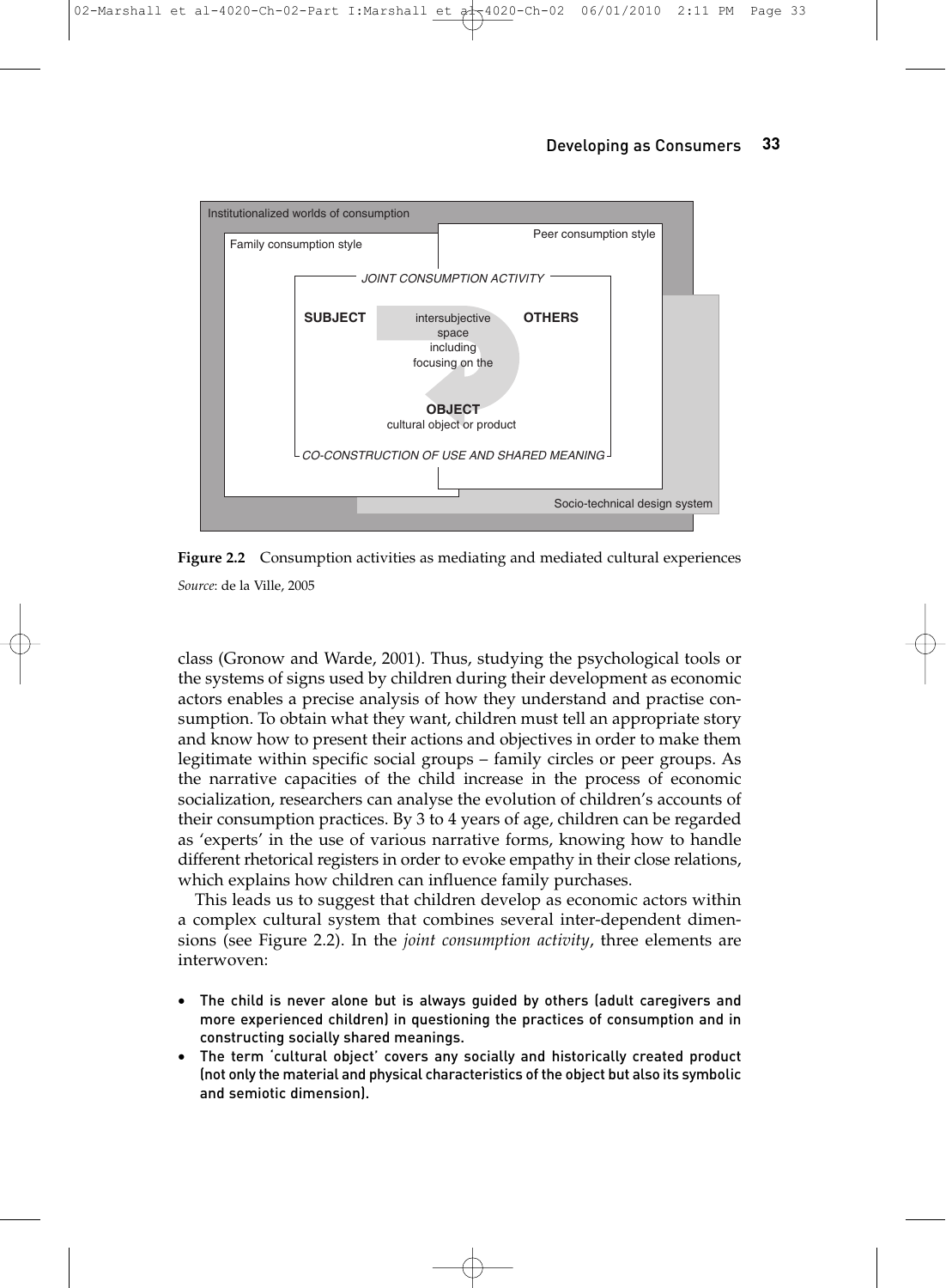• The cultural object on which attention is focused is a socially and historically created product that includes in its design a technical, social and commercial background. This institutional background strongly directs its potential uses.

The significance of children's consumption practices is framed by the normative requirements of both family and peer consumption styles. The child has to learn to deal with the conflicting requirements held by the different social groups to which he or she belongs (Page and Ridgway, 2001). Moreover, beyond these face-to-face relationships, children's consumption practices are also enabled and constrained by wider institutional systems including:

- The institutionalized worlds of consumption (i.e. distribution and retailing, regulatory requirements, socially permitted sales techniques, sales on the internet, cultural events like Christmas, Easter, carnival festivities, etc.).
- The on-going innovations of the socio-technical design system that bring new opportunities in designing products for children. For example 'smart toys' or interactive cuddly toys mix electronics and traditional techniques and reflect the development of the toy industry, especially in relation to technological innovation.

Among the various mediating cultural tools that are used within this system, some are developed by managers and play a major role, such as:

- Packaging This structures and channels children's learning experiences by constraining the categorisation process used to recognize, classify and compare products (Cochoy, 2002).
- Brand characters This creates an effective relationship between the brand and the child and establishes brand recognition by young consumers (Lawrence, 2003).
- Advertising As a persuasive technique inherent to mass media, (Kline, 1993, Klein et al., 2003) it contributes to the diffusion of values, social norms, symbolic languages and behaviours linked to consumption practices.

As a consequence, children's consumption practices cannot be reduced to a mere purchase decision: educational, social and institutional dimensions are at the core of the long process allowing children to take part in the consumer world. Moreover, when using an item, a child discovers and learns important information about social life and its normative requirements. Thus, child consumption practices are both a mediated and a mediating social activity through which a child learns many things far beyond consumption itself (de la Ville, 2005). For instance, when choosing a gift to take to a birthday party, the child learns that different social rules come into play depending on whether the beneficiary is a boy, a girl, or an adult and so on (Cook, 2002). If child consumption can be considered a mediated activity – through different forms of semiotic tools (such as language, advertising, packaging, etc.) and through different kinds of guidance (adult or peer one) – it is also important to understand it as a mediating social activity. Indeed, by participating in joint consumption activities, children not only acquire knowledge and competences linked with consumption (for example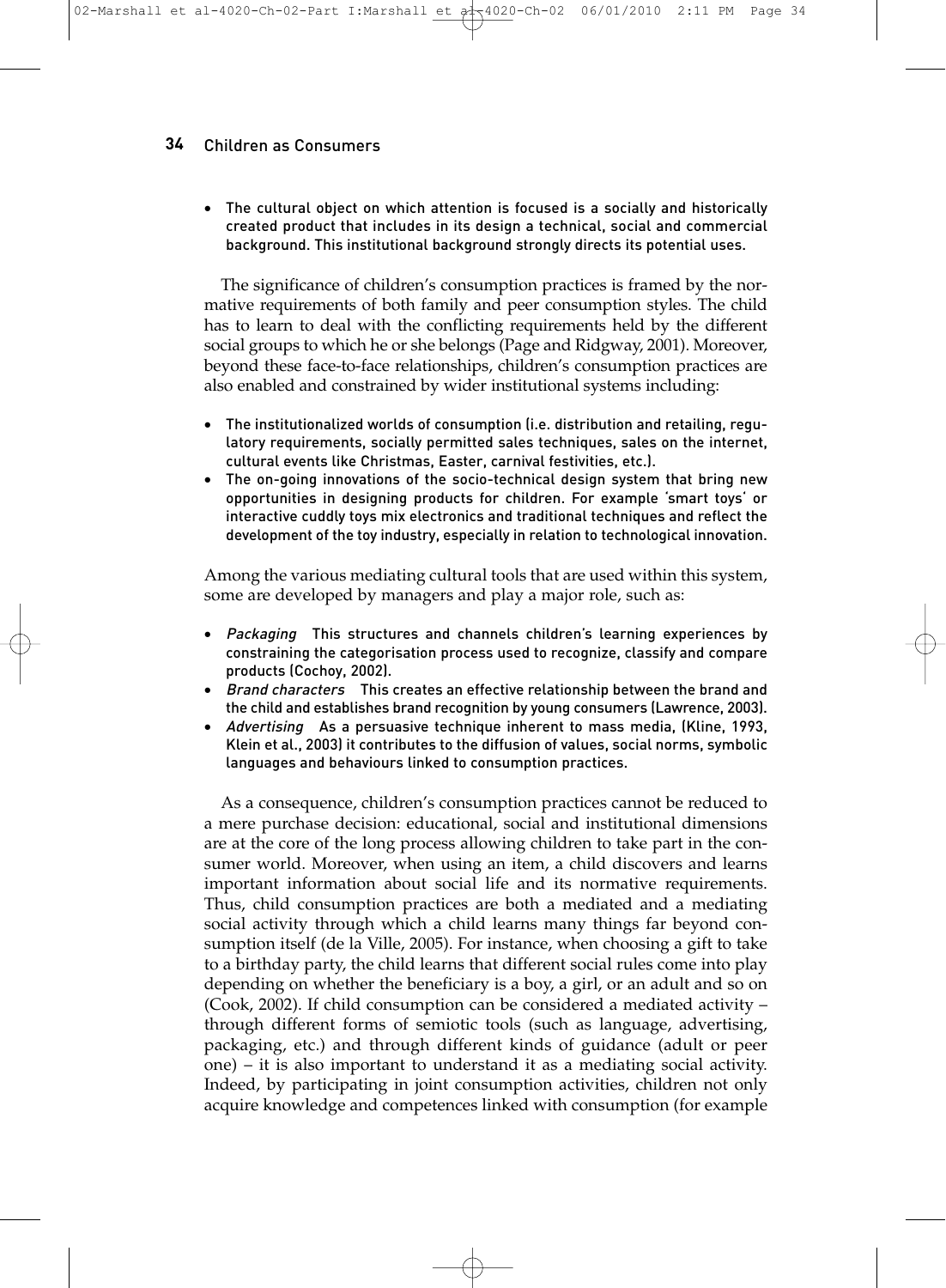about brands or products), they can also learn to develop their social abilities such as their persuasion skills, their vocabulary, their way of interacting with others, and their ability to divert authority requirements and play with formal and informal status.

Considering this complex system, the central focus of enquiry becomes: how do children participate in socio-cultural consumption activities and how does their position change from being *peripheral participants* (Lave and Wenger, 1991) – as the users of a product bought by their parents or the observers of buying situations – to being *central participants*, namely as decision makers? Indeed, learning to consume is not simply a matter of socialization: it supposes that the child is able to adjust his level of participation in the activity depending on varied socio-cultural rules (Rogoff and al., 2006). Accordingly, research should focus on deciphering the variety of consumption activities in which children are involved and on understanding the social and cultural conditions that make them adjust their participation by different degrees:

- First degree: a peripheral participation Meaning that young children are mainly in a position of observers, when discovering the items brought home by their parents or older siblings, when accompanying their parents to shop in traditional markets and retail outlets, or even when observing shopping on-line at home.
- Second degree: a more focused and active participation Meaning children now prescribe consumer items, which are legitimized by caregivers, peers or siblings.
- Third degree: a central participation Meaning children now act as active and competent consumers, able to legitimately decide how to spend their own pocket money in some consumption areas that are culturally defined as specific spaces for children within a cultural community.

This cultural perspective shows that children are able to create their own social rules and modify words and objects belonging to adulthood. In so doing, they generate their own socially shared meanings and cultures. The heroes and celebrities they admire, the new forms of narratives they explore, the games and playing activities in which they are involved, the possibilities offered by the technologies they use and so on, are constituent elements of children's culture that differ from their parents' (Buckingham, 2000; Cook, 2008). Birthday celebrations are a very emblematic form of children's socialization where the correct social rules to be followed are not only defined by parents but also by children themselves (Sirota, 1999).

## **Conclusion**

We have contrasted and clarified the potential contributions of three perspectives of consumer socialization to the understanding of how children gradually enter the realm of consumption practice and learn to take part in varied consumption activities. In the first perspective, by considering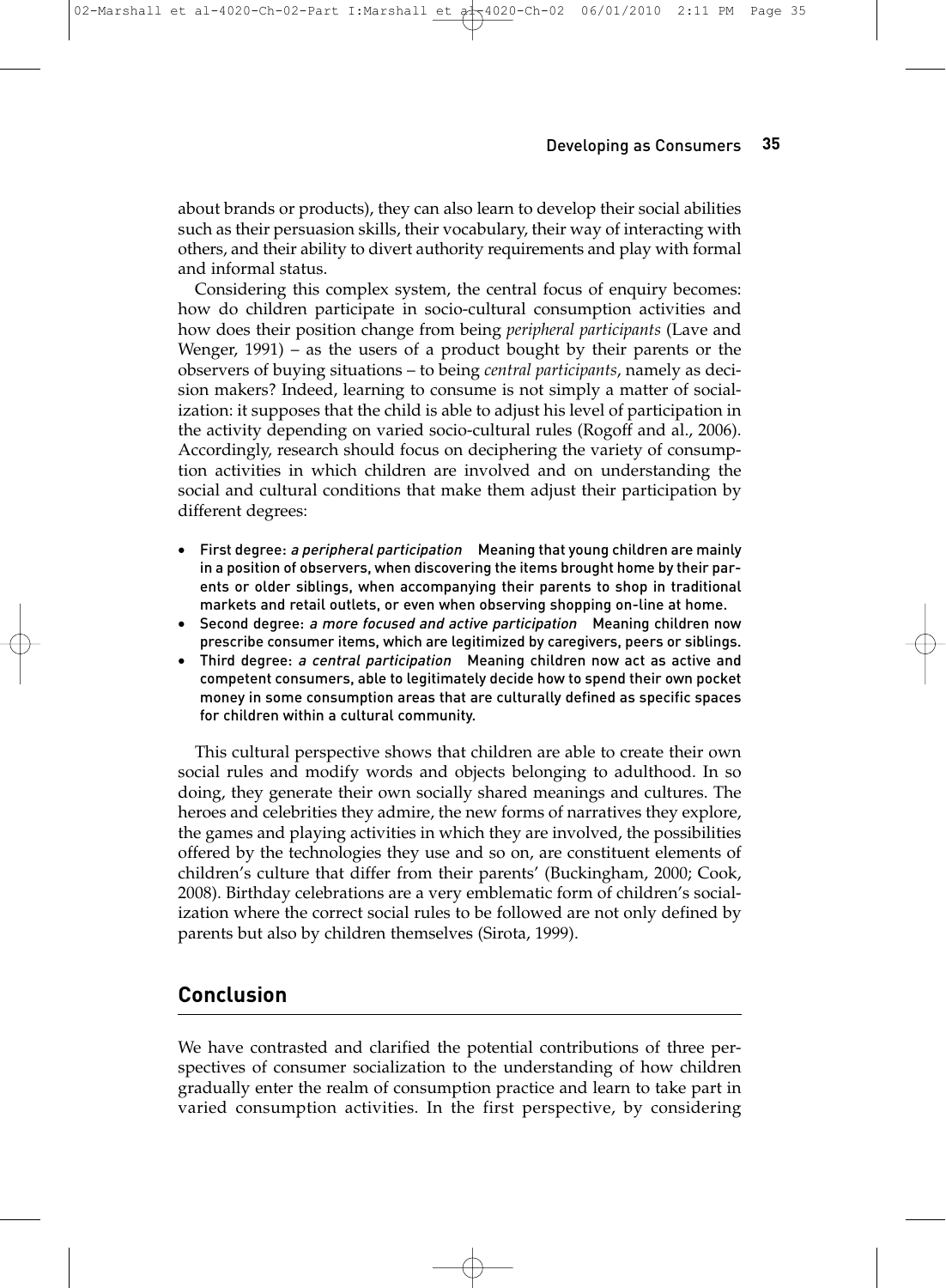socialization to be a fundamentally solitary cognitive construction by an individual developing through a succession of stages, academic researchers in management and marketing tend to perpetuate a quite restricted understanding of children's consumer socialization. They favour the logicalmathematical dimension of thought and overlook the narrative, socio-cultural, institutional and historical dimensions that also constitute consumption. But even if the second perspective attempts to integrate the social environment as a constitutive part of the process of economic socialization, it often reduces it to a matter of influence on the choices made by an individual child. That is why it appears necessary to develop a broader approach that takes into account two important points:

- Contemporary children develop within different cultural backgrounds (a dominant mass consumption culture in western societies versus other cultural systems in developing countries for instance).
- Political, religious and social institutions provide different mediating tools and relationships that shape children's cultural activities – including consumption activities.

Nevertheless, gaps still exist in our understanding of the various interrelated factors shaping the process of consumer socialization: 'Cultural changes, such as the growth of single-parent families, and technological change, such as the internet, suggest the need to revisit existing findings about socialization and address new concerns' (Roedder-John, 2002: 79).

## **Future research directions**

For a more comprehensive understanding of how children develop their consumption activities, marketing research should focus on the language children practise in their everyday life. The consumption activities in which children are involved constitute a 'permanent re-creation', an on-going invention through which children renew cultural assets. Children adapt products, toys, and the like to particular circumstances, re-combining them according to the perceived objective, and inventing meanings that remain temporary (depending on technological and media advances, in particular through websites dedicated to information and commerce). Thus, from a methodological standpoint, this inventive dimension of child consumption practices should encourage us not to consider children as mere respondents, but as a co-researchers who actively participate in the interpretation of their own experiences as apprentice consumers (Woodhead and Faulkner, 2003 ; Greene and Hogan, 2005).

A second line of investigation could tackle the issue of risks linked to consumption and determine to what extent a child's desires shape his or her daily activities. As a consequence, another key research perspective could be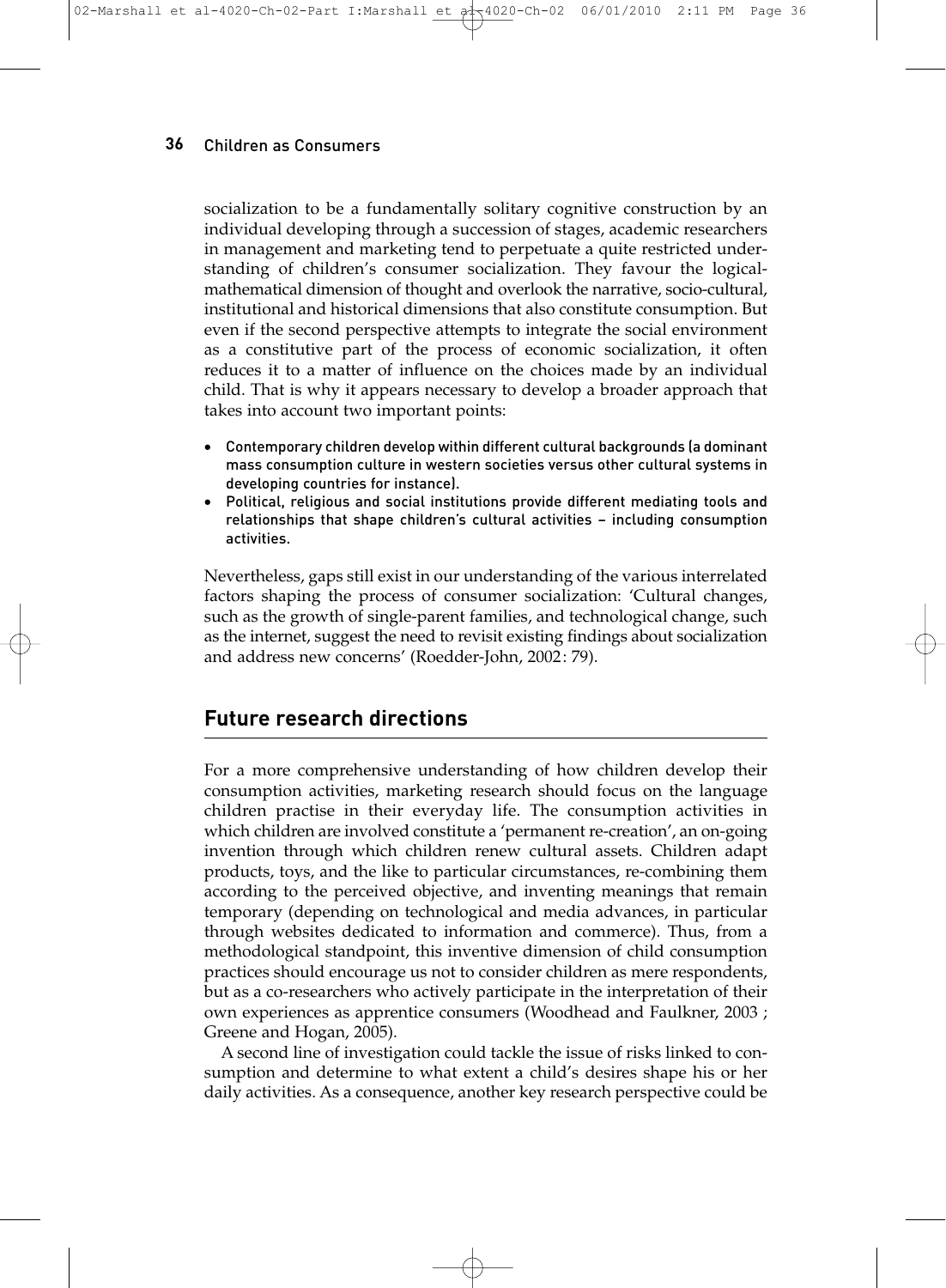aimed at understanding the modes of informal education – within retail stores, at home, among siblings or in peer groups – that contribute to shaping children's knowledge about consumption practices in relation to specific cultural contexts. It should lead us to reflect on the status of children in the consumer society and the methods available for education aimed at increasing the degree of vigilance and reflexivity of young consumers. Furthermore, this line of study could specify the consumption situations in which children may be considered as vulnerable consumers in need of protection. Conversely, a complementary research perspective could question the social construction of specific areas where children are conceived as actually empowered consumers, as even more competent or expert than adults in the marketplace.

A third line of improvement includes an analysis of the historical, institutional and cultural aspects of the joint-problem solving activities that are observed in consumption practices. Socio-cultural approaches pay special attention to how both participants and institutions determine the goals, means, situation, and definition of consumption activities. A reflection on the evolution of the institutional elements that enable and justify the child's position right at the heart of commercial situations is essential. Children's economic socialization takes place within a broader historical trend in western cultures that has been apparent since the beginning of the twentieth century in the USA. The 'empowerment' of children as consumers in their own right provides contemporary young consumers with the institutional, cultural, and ideological resources to legitimate their active participation in the marketplace (Cross, 2002; Cook, 2004).

#### **Note**

This research project is funded by a French national research grant awarded by the Programme National de Recherche sur l'Alimentation (PNRA).

Discussion questions

- 1 Trace three contrasting definitions of the consumer socialization of children.
- 2 Do the three perspectives on consumer socialization differ when relating to children or adults?
- 3 How do the three approaches to consumer socialization define children's agency?
- 4 What arguments can these three perspectives on consumer socialization offer to determine whether a child is 'competent' or 'vulnerable' in everyday consumption activities?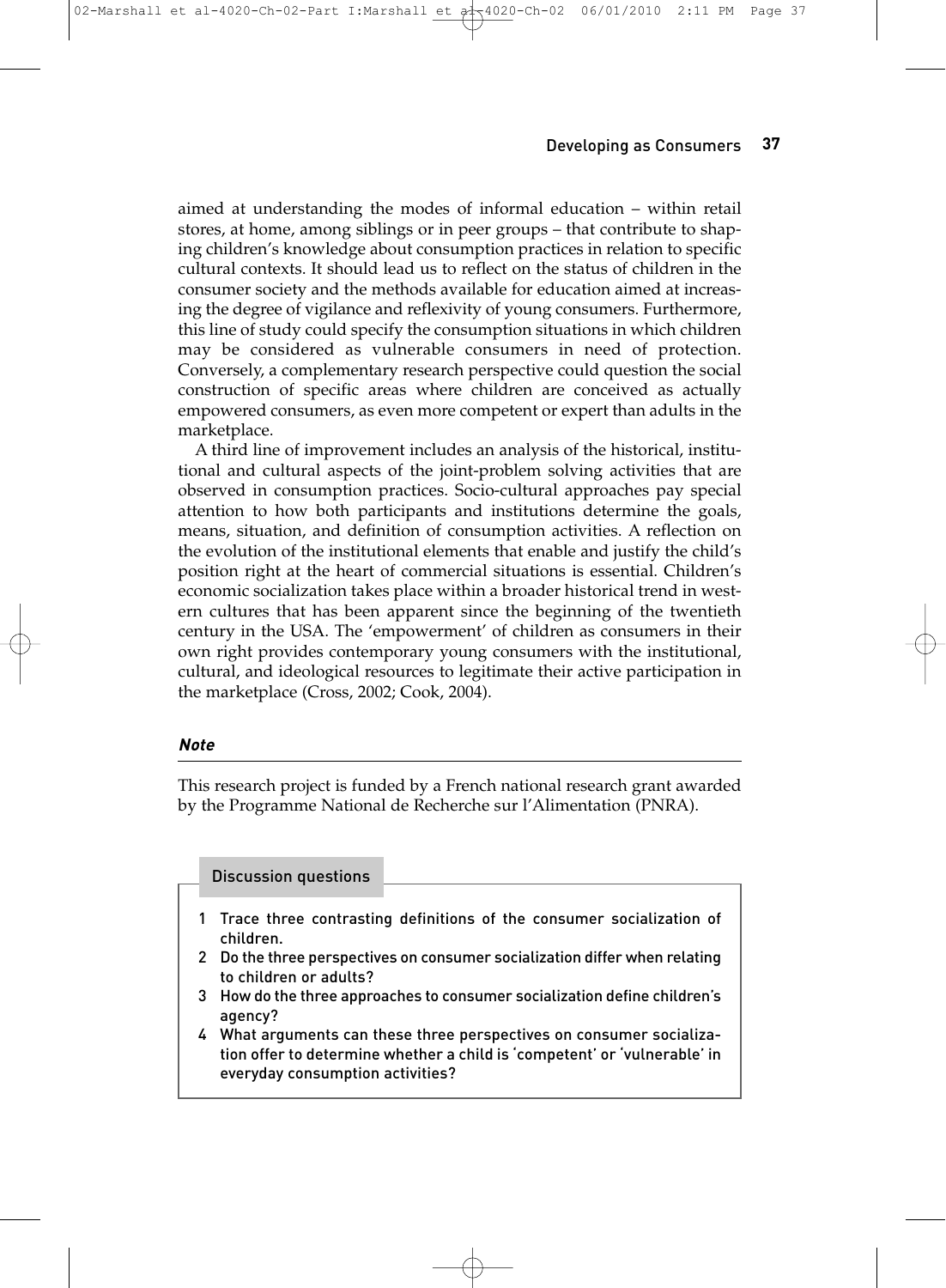# **Further reading**

Eagly, A. and Chaiken, S. (1993) *The Psychology of Attitudes*, Fort Worth, TX: Harcourt Brace Jovanovich.

Ricoeur, P. (1991) *From Text to Action: Essays in Hermeneutics II* (translated by Kathleen Blamey and John B. Thompson), Evanston: Northwestern University Press.

Valsiner, J. (2000) *Culture and Human Development*. London: Sage.

Vygotsky, L.S. (1978) *Mind in Society: The Development of Higher Psychological Processes*. Cambridge, MA: Harvard University Press.

## **References**

Bandura, A. (1977) *Social Learning Theory*. Englewood Cliffs, NJ: Prentice-Hall.

Berti, A. and Bombi, A.S. (1988) *The Child's Construction of Economics*. Cambridge: Cambridge University Press.

Bringuier, J.C. (1977) *Conversations Libres Avec Jean Piaget*. Paris: Laffont.

Bruner, J.S. (1986) *Actual Minds, Possible Worlds*. Cambridge, MA: Harvard University Press.

Bruner, J.S. and Haste, H. (1987) 'Introduction', in J.S. Bruner and H. Haste (eds), *Making Sense: The Child's Construction of the World*. London: Methuen. pp. 1–25.

Buckingham, D. (2000) *After the Death of Childhood*. London: Polity.

Cochoy, F. (2002) *Une Sociologie du Packaging ou L'âne de Buridan Face au Marché*. Paris: Presses Universitaires de France.

Cook, D.T. (ed.) (2002) *Symbolic Childhood.* New York: Peter Lang.

Cook, D.T. (2004) *The Commodification of Childhood: The Children's Clothing Industry and the Rise of the Child Consumer*. London: Duke University Press.

- Cook, D.T. (2008) 'The missing child in consumption theory', *Journal of Consumer Culture*, 8 (2): 219–243.
- Cram, F. and Ng, S.H. (1999) 'Consumer socialization', *Applied Psychology: An International Review*, 48 (3): 297–312.
- Cross, G. (2002) 'Valves of desire: a historian's perspective on parents, children, and marketing', *Journal of Consumer Research*, 29 (December): 441–447.
- de la Ville, V.I. (2005) 'The invention of the child consumer: what is at stake for marketing practice and research?', in B. Tufte, J. Rasmussen and L.B. Christensen (eds), *Fontrunners or Copycats?* Copenhagen: Copenhagen Business School Press. pp. 135–158.
- Doise, W. and Mugny, G. (1981) *Le Développement Social de L'intelligence*. Paris: Interéditions.
- Duveen, G. (1994) Review of Sonuga-Burke E.J. & Webley P. (1993) Chidlren's savings: a study of development of economic behaviour. Hove, UK: Lawrence Erlbaum Associates, *Journal of Economic Psychology*, 15 (2): 375–378.
- Eagly, A. (1987) *Sex Differences in Social Behavior: A Social-Role Interpretation*. Hillsdale, NJ: Erlbaum.
- Greene, S. and Hogan, D. (eds) (2005) *Researching Children Experience: Methods and Approaches*. London: Sage.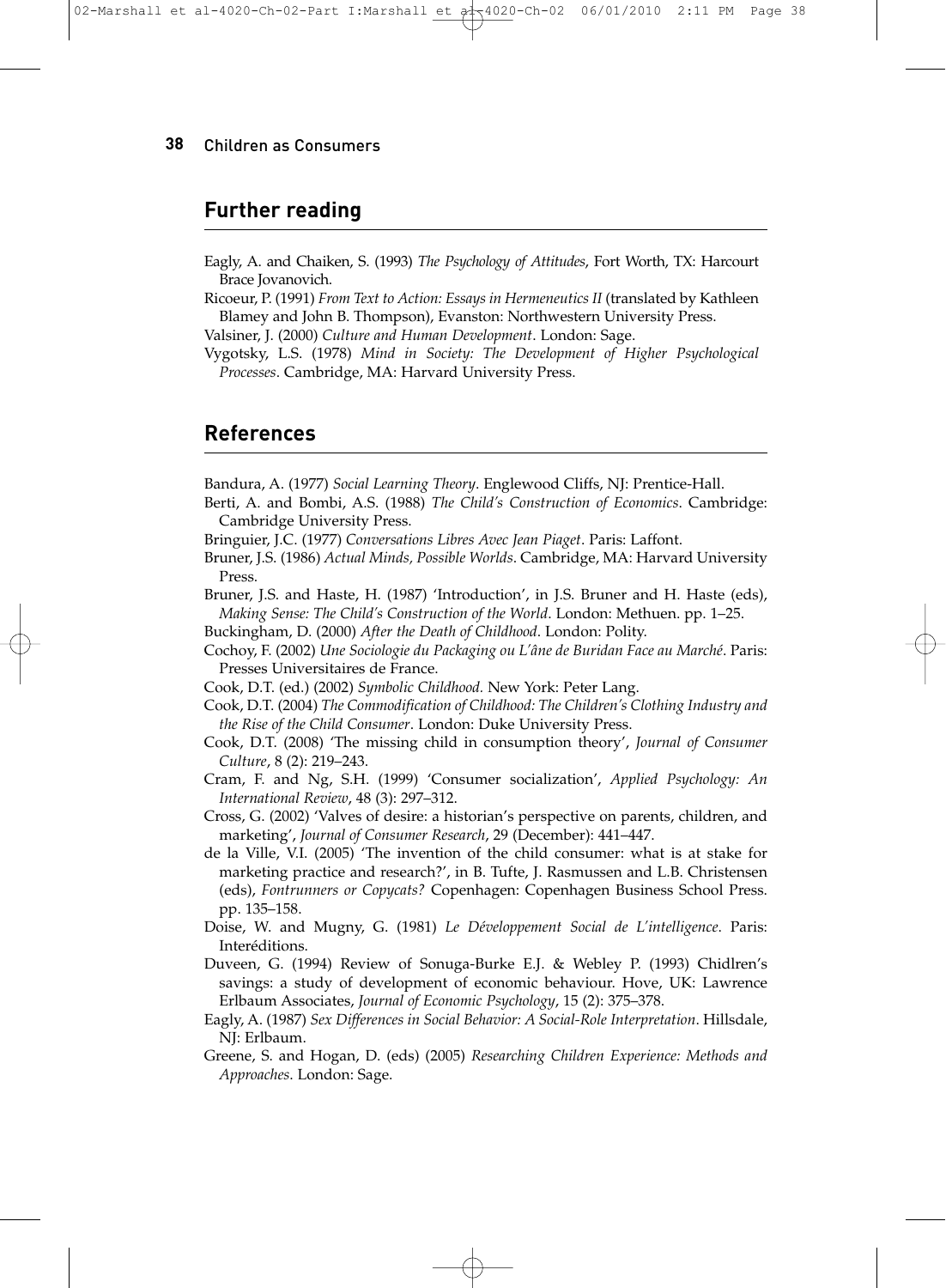02-Marshall et al-4020-Ch-02-Part I:Marshall et al-4020-Ch-02 06/01/2010 2:11 PM Page 39

Gronow, J. and Warde, A. (2001) *Ordinary Consumption*. London: Routledge.

- Gunter, B. and Furnham, A. (1998) *Children as Consumers: A Psychological Analysis of the Young People's Market*. London: Routledge
- Kline, S. (1993) *Out of the Garden: Toys and Children's Culture in the Age of TV Marketing*. Toronto: Garamond.
- Kline, S., Dyer-Witheford, N. and De Peuter, G. (2003) *Digital Play: The Interaction of Technology, Culture and Marketing*. Montreal: McGill-Queen's University Press.
- Lachance, M. and Legault, F. (2007) 'College student's competence: identifying the socialization sources', *Journal of Research for Consumers*, 13: 1–21.
- Lassare, D. and Roland-Lévy, C. (1989) 'Understanding children's economic socialization', in K.G. Grünert and F. Olander (eds), *Understanding Economic Behaviour*. Dordrecht: Kluwer Academic. pp. 347–368.
- Lave, J. and Wenger, E. (1991) *Situated Learning, Legitimate Peripheral Participation*. Cambridge, MA: Cambridge University Press.
- Lawrence, D. (2003) 'The role of characters in kids marketing', *Journal of Advertising and Marketing to Children*, 4 (3): 43–48.
- Luke, C. (1994) 'Childhood and parenting in popular-culture', *Australian and New Zealand Journal of Sociology*, 30 (3): 289–302.
- Moschis, G. and Churchill, G. (1978) 'Consumer socialization: a theoretical and empirical analysis', *Journal of Marketing Research*, 15 (4): 599–609.
- Moschis, G. and Moore, R.L. (1979) 'Decision making among the young: a socialization perspective', *Journal of Consumer Research*, 6 (September): 101–112.
- Oestergaard, P. and Jantzen, C. (2000) 'Shifting perspectives in consumer research: from buyer behaviour to consumption studies', in S.C. Beckmann and R. Elliot (eds), *Interpretive Consumer Research: Paradigms, Methodologies and Applications*. Copenhagen: Copenhagen Business School Press.
- Page, C. and Ridgway, N. (2001) 'The impact of consumer environments on consumption patterns of children from disparate socioeconomic backgrounds', *Journal of Consumer Marketing*, 18 (1): 21–41.
- Piaget, J. (1937) *La construction du réel chez l'enfant*. Neuchâtel: Delachaux et Niestlé.
- Robertson, T.S. and Feldman, S. (1976) 'Children as consumers: the need for multitheoretical perspectives', *Advances in Consumer Research*, 3 (1): 508–512.
- Roedder-John, D. (1999) 'Consumer socialization of children: a retrospective look at twenty-five years of research', *Journal of Consumer Research*, 26 (3): 183–213.
- Roedder-John, D. (2002) 'Consumer socialization of children: a retrospective look at twenty-five years of research', in F. Hansen, J. Rasmussen, A. Martensen and B. Tufte (eds), *Children: Consumption, Advertising and Media*. Copenhagen: Copenhagen Business School Press. pp. 25–89.
- Rogoff, B. (1998) 'Cognition as a collaborative process', in D. Kuhn and R.S. Siegler (eds), *Cognition and Language* (vol. 2), *Handbook of Child Psychology* (5th edition). New York: Wiley. pp. 679–738.
- Rogoff, B., Moore, L., Najafi, B., Dexter, A., Correa-Chavez, M. and Solis, J. (2006) 'Children's development of cultural repertoires through participation in everyday routines and practices', in J. Grusec and P. Hasting (eds), *Handbook of Socialization*. New York: Guilford.
- Selman, R.L. (1980) *The Growth of Interpersonal Understanding*. New York: Academic.
- Siegel, D.L., Coffey, T.J. and Livingstone, G. (2002) *The Great Tween Buying Machine: Capturing Your Share of the Multibillion Dollar Tween Market*. Chicago, IL: Dearborn.